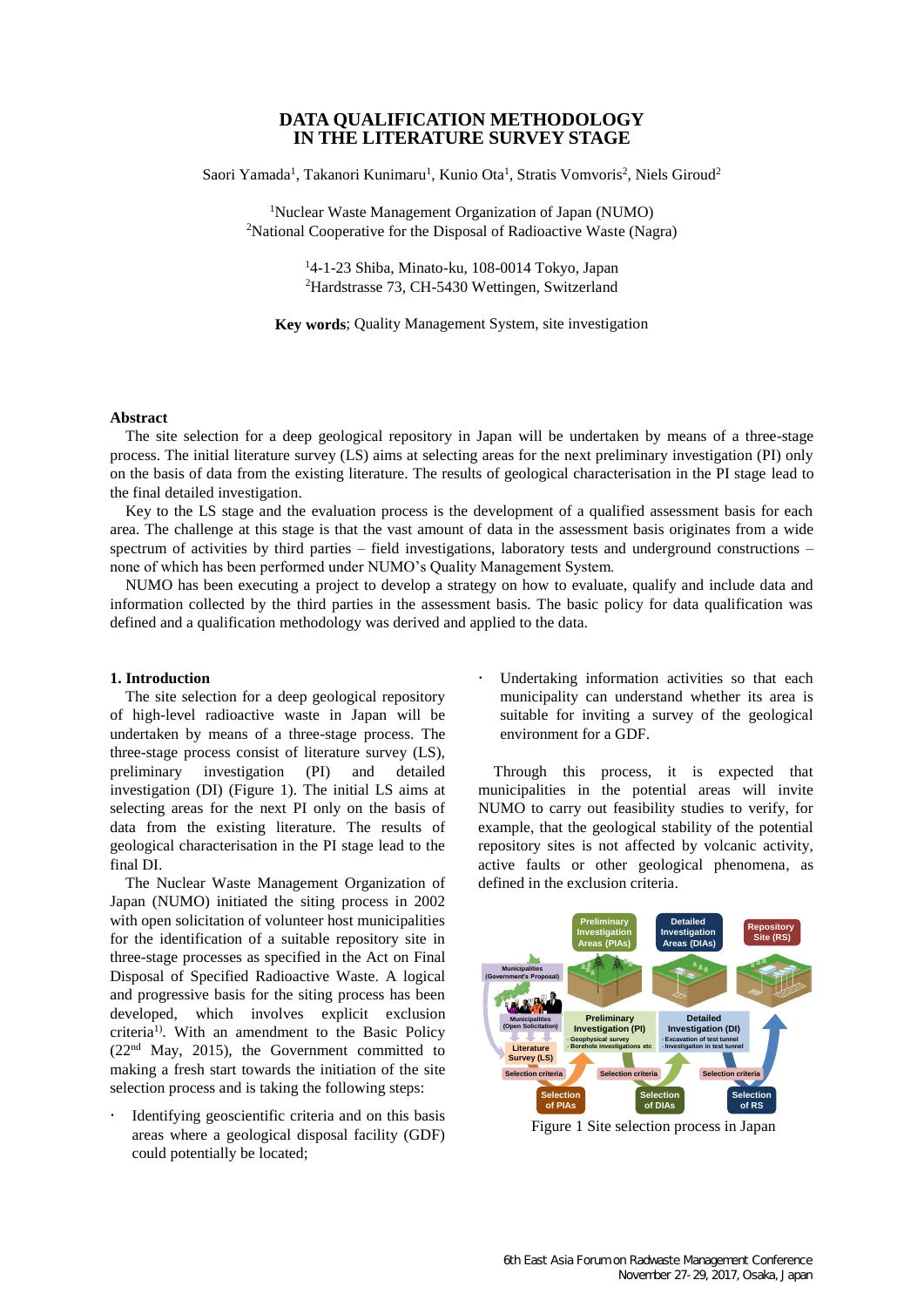### **2. Quality assurance in the LS stage**

The first stage in the site selection process is the LS stage, during which NUMO will collect available information from the literature, analyse it and compile it in such a way that the different areas can be evaluated against the site selection criteria defined by the expert groups of the government. The result of this evaluation will be the selection of a number of areas for further investigations to be conducted under the auspices of NUMO in the PI stage.

Key to the LS stage and the evaluation process is the development of a qualified assessment basis for each area. The assessment basis includes a wide range of empirical data from field investigations in the areas, laboratory tests on, for example, cores from boreholes in these areas, or underground constructions and studies. The data from the assessment basis will support the development of the site descriptive model (SDM) (*eg* conceptual model of hydrogeological structure, such as main types of water-conducting features, domains with different average hydraulic properties *etc*) to be used in the evaluations and the derivation of the input parameter values for any analytical or numerical models used. For all these data used, it must thus be shown that they are qualified and are appropriate for their intended use (fit for purpose). The challenge at this stage is that the vast amount of data in the assessment basis originates from a wide spectrum of activities by third parties – field investigations, laboratory tests and underground constructions – none of which has been performed under NUMO's Quality Management System  $2$ ).

# **3. Strategy and General approach for data qualification**

As mentioned in chapter 2, the data qualification methodology is intended for data used as input for the development of the SDM; this includes neither data related to geological phenomena nor the geological map. The basic policy for data collection and qualification consists of the following five principles:

- All data found during the LS stage will be documented;
- Before using such data for the purpose of evaluating sites for the next phase, each data set will have to be qualified;
- The evaluation will be graded (level of QA);
- Data not considered further will be kept in the database and the reason for not using them will be described;
- A stepwise qualification process will be followed.

As the first step, NUMO will collect all available information without undertaking an evaluation of its quality, in order to have as a complete a database as possible. Each information or dataset entering NUMO's database will be characterised as 'not qualified' until the qualification process has been undertaken. It is recognised that, whilst a certain dataset may not be qualified in its entirety, it may still contain information that qualifies it for a specific application. A graded qualification to enable use of the maximum information contained in a given dataset is chosen.

Records that are not qualified will be designated as such and the reasons for their disqualification will be documented for future reference. In order to optimise the resources allocated for the qualification, a stepwise process was proposed<sup>3)</sup> (Figure 2).



Figure 2 Basic qualification process for literature data

The basic qualification process consists of three steps, summarised below.

### **Step 1 Acceptability check**

The basic acceptability check aims at assessing whether there is sufficient information about the data and it is in an acceptable form to allow initiation of the technical qualification process. The checklist for such a test is to a large extent independent of the type of data to be evaluated and consists of:

- Description of the data and creation of metadata information: The description includes information such as author of data, time and date of creation, original purpose or project for which the data were collected (later referred to as 'provenance');
- Form of data: For example, paper copy, analogue data and digital data.

If Step 1 is successful, *ie* sufficient information and in an acceptable form is available, then one can proceed with the next steps. If not, the data and information should be kept but identified as not qualified and the reasons for the data rejection should be documented. Note that the level of information may vary among different records and it will be useful during this step to also indicate the level of information (in broad terms – low, acceptable, high).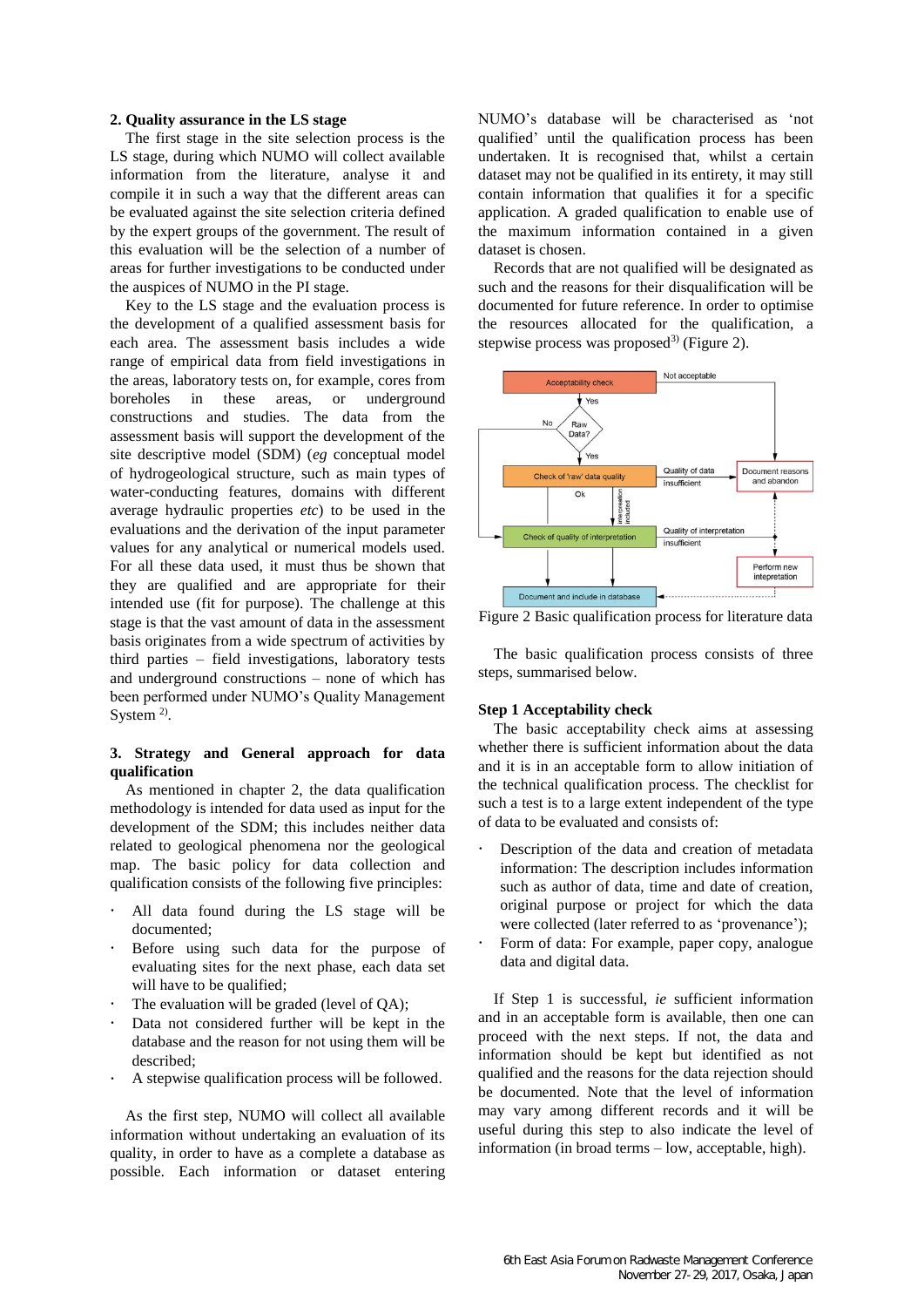#### **Step 2 Qualification of raw data**

The qualification of raw data, if the raw data are available and accessible, is discipline-specific but, in general, includes information on:

- Equipment and methods used;
- Protocols and QA followed;
- Conditions during the laboratory tests or field investigations;
- Graphic tests;
- Consistency checks.

Raw data of this type include, for example, laboratory tests for the determination of petrophysical or hydrochemical properties. The qualification level is related to the reliability, or degree of certainty, of the resulting values.

# **Step 3 Qualification of interpretation**

In the majority of the cases a dataset from the literature will not include raw data, but rather information derived from these data. Examples of this type of data are hydraulic conductivity or transmissivity values derived from borehole investigations, or geological sections interpreted from geophysical campaigns. The checks to assess the qualification are discipline-specific. These include, for example:

- Assessment of the methods used for the generation and in case of no raw data, the method used for the interpretation of the field data;
- Plausibility tests;
- Graphical tests (*eg* diagnostic plots using different normalised parameter sets);
- Internal consistency checks.

If access to raw data is possible, even if the qualification level of the existing interpretation is low, the possibility exists to perform a re-analysis. Such a decision will be affected by the potential role of the data for a given application, for example, development of an SDM in an area with scarce data, the chances of a successful re-interpretation as well as the amount of resources and time that would be needed.

In terms of qualification grading, four qualification levels are considered as below:

- Level A: Qualified this is the highest level and would imply that there is a high degree of reliability to the dataset;
- Level B: Qualified but can be used with some restrictions – for example, a geological cross-section interpretation;
- Level C: Qualified but can only be used in a limited way.

Not qualified or Level D: Assigned by default to any dataset being collected before it undergoes evaluation. If the evaluation is negative, it would remain at this level and be tagged with a short description of the reasons.

# **General methods for evaluation of data reliability**

Four alternative methods or a combination thereof can be used to assess the quality of the literature data and determine whether more specific technical evaluation is required. These are shown in Figure 3 and can be thought together with the discipline-specific processes as part of a tool-box for the evaluation<sup>4)</sup>. The result of their application can be graded into different levels bounded by the two end-members – fully qualified and not qualified. With the exception of the qualification at the lowest level, which would lead to discarding a particular dataset, the qualification levels can contribute to the decision as to whether additional analysis or interpretation (discipline-specific) should be performed.

| Data | <b>Provenance</b><br>• An approved quality assurance program has been used<br>• Personnel or organisation generating the data<br>• Technical adequacy of equipment and procedures used to collect<br>and analyse the data<br>• Quality and reliability of the measurement control program under<br>which the data were generated<br>· Data have been published in refereed journal |
|------|------------------------------------------------------------------------------------------------------------------------------------------------------------------------------------------------------------------------------------------------------------------------------------------------------------------------------------------------------------------------------------|
|      |                                                                                                                                                                                                                                                                                                                                                                                    |
|      | <b>Independent Confirmation</b>                                                                                                                                                                                                                                                                                                                                                    |
|      | • Confirmatory testing or independent analysis has been performed                                                                                                                                                                                                                                                                                                                  |
|      | Corroboration                                                                                                                                                                                                                                                                                                                                                                      |
|      |                                                                                                                                                                                                                                                                                                                                                                                    |
|      | • Corroborating qualified data exist                                                                                                                                                                                                                                                                                                                                               |
|      | Peer review                                                                                                                                                                                                                                                                                                                                                                        |
|      | • A peer review has been performed                                                                                                                                                                                                                                                                                                                                                 |
|      |                                                                                                                                                                                                                                                                                                                                                                                    |

Figure 3 Qualification tool-box

The provenance category groups information that is directly related to the data, *ie* how the data have been collected, QA programme followed, and QC applied for the generation of the data, the reliability – experience, track record, recognition – of the personnel or organisation responsible for the data, or, finally, if the data are from a refereed publication.

The other three categories correspond to: (a) further actions that have been performed to or with the data, such as confirmatory testing, independent analysis or a formal peer review, or (b) existence of additional information from other qualified sources that would provide confidence in the data quality. Note that confirmatory testing, independent analysis or a formal peer review can also be performed as a result of the qualification level determined for a dataset, if it is expected that the qualification level through one of these actions could increase.

# **4. Application to the in-situ hydraulic conductivity dataset**

An example of application of the general methods shown above is described in this section. It focuses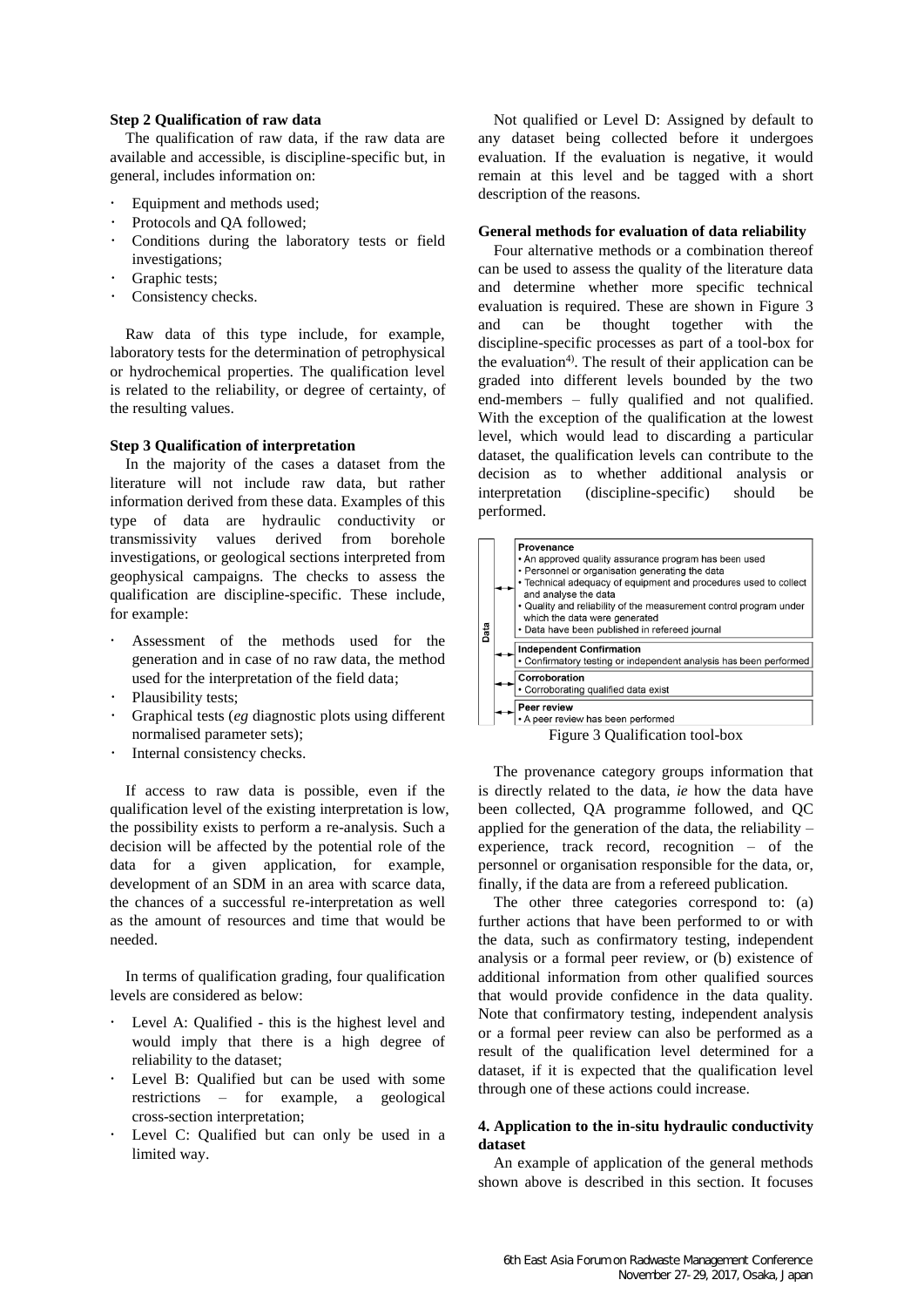on the acceptability check for one of the hydrogeological properties (hydraulic conductivity) collected from existing literature.

# **Work flow**

The workflow presented in this section focuses on the qualification of in-situ hydraulic test data and will use some of the attributes of the corresponding database. The main three steps are shown in Figure 4 and consist of: the assessment of the level of information (acceptability level); the assessment of the reliability of the value; and, the assignment of a qualification level.



Figure 4 Main steps for the qualification of in-situ hydraulic test data

# **Level of information**

Each record in the NUMO's database is described with a large number of attributes. Among these attributes, the following are considered for the acceptability step:

- Formation and rock type (referred to in the following as 'geological information');
- Location and depth of the test interval for the hydraulic test (referred to in the following as 'geographical information');
- Source of data (referred to in the following as 'reference').

#### Geological information

In order to use hydraulic test data as input for the SDM, NUMO needs to assess whether the data are representative of the rock types used in the model. Table 1 shows the matrix of the attributes considered. The information given on the rock formation is rated in three levels. The lowest quality rating is assigned to records with no information on the rock type (*eg* attribute field left blank or designated as unknown); the highest quality rating is given to those records where the information provided is unequivocal and as detailed as possible. The level of information on the rock type attribute is given four quality levels (Table 1). The lowest level comprises all records for which this attribute is described as unknown or left blank, whereas the best level those with a complete description of the rock type.

|  |                        |  |  | Table 1 Rating of the level of information for the |  |
|--|------------------------|--|--|----------------------------------------------------|--|
|  | geological information |  |  |                                                    |  |

| Geological information |                                   | Formation                      |   |              |  |  |  |
|------------------------|-----------------------------------|--------------------------------|---|--------------|--|--|--|
|                        |                                   | Incomplete/Partial<br>Complete |   | <b>Blank</b> |  |  |  |
| Complete               |                                   |                                |   |              |  |  |  |
| Rock type              | Partial<br>(eq argillaceous rock) | 3                              | っ |              |  |  |  |
|                        | Rudimentary<br>(eq sedimentary)   |                                |   |              |  |  |  |
|                        | <b>Blank</b>                      |                                |   |              |  |  |  |

#### Geographical information

Four attributes are relevant for the location of a borehole in the dataset: latitude, longitude, municipality and prefecture. The highest level of information is the exact coordinates (latitude and longitude) and it decreases as the number of attributes left blank increases (Table 2).

Depth information is provided by four attributes: Upper, lower, and middle depth of the testing interval, and interval length. The dataset is split between records with no depth information, records with indication of the middle of the interval, and records with all four attributes provided. These three categories of data will receive respectively the lowest, intermediate and highest grade for the level of depth information (Table 2).

Table 2 Rating of the level of information for the geographical information

| Geographical information |                                           | Depth                                                                  |  |              |  |  |  |  |
|--------------------------|-------------------------------------------|------------------------------------------------------------------------|--|--------------|--|--|--|--|
|                          |                                           | Only middle of<br>Known depth and<br>interval known<br>interval length |  | <b>Blank</b> |  |  |  |  |
|                          | Lat./Long.<br><b>Address</b><br>Borehole# |                                                                        |  |              |  |  |  |  |
| Location                 | Municipality                              |                                                                        |  |              |  |  |  |  |
|                          | Prefecture                                |                                                                        |  |              |  |  |  |  |
|                          | <b>Blank</b>                              |                                                                        |  |              |  |  |  |  |

#### Reference

The third component for the qualification of the level of information is the source or reference for a record and is used to discriminate data according to the reliability of the original reference. The highest information level is assigned in general to peer-reviewed publications, as well as to data extracted from databases that are considered as reliable (Table 3). The lowest level is assigned to data which have been found in a non-peer-reviewed document and stem from a reference which is not available.

Table 3 Rating of the level of information for the reference

| Reference                                                           |  |
|---------------------------------------------------------------------|--|
| Peer-reviewed journal<br>Peer-reviewed report<br>Qualified database |  |
| Quality certified data producer<br>(eq ISO or JIS)                  |  |
| Conference abstract                                                 |  |
| Non peer-reviewed and referring to an<br>unavailable source         |  |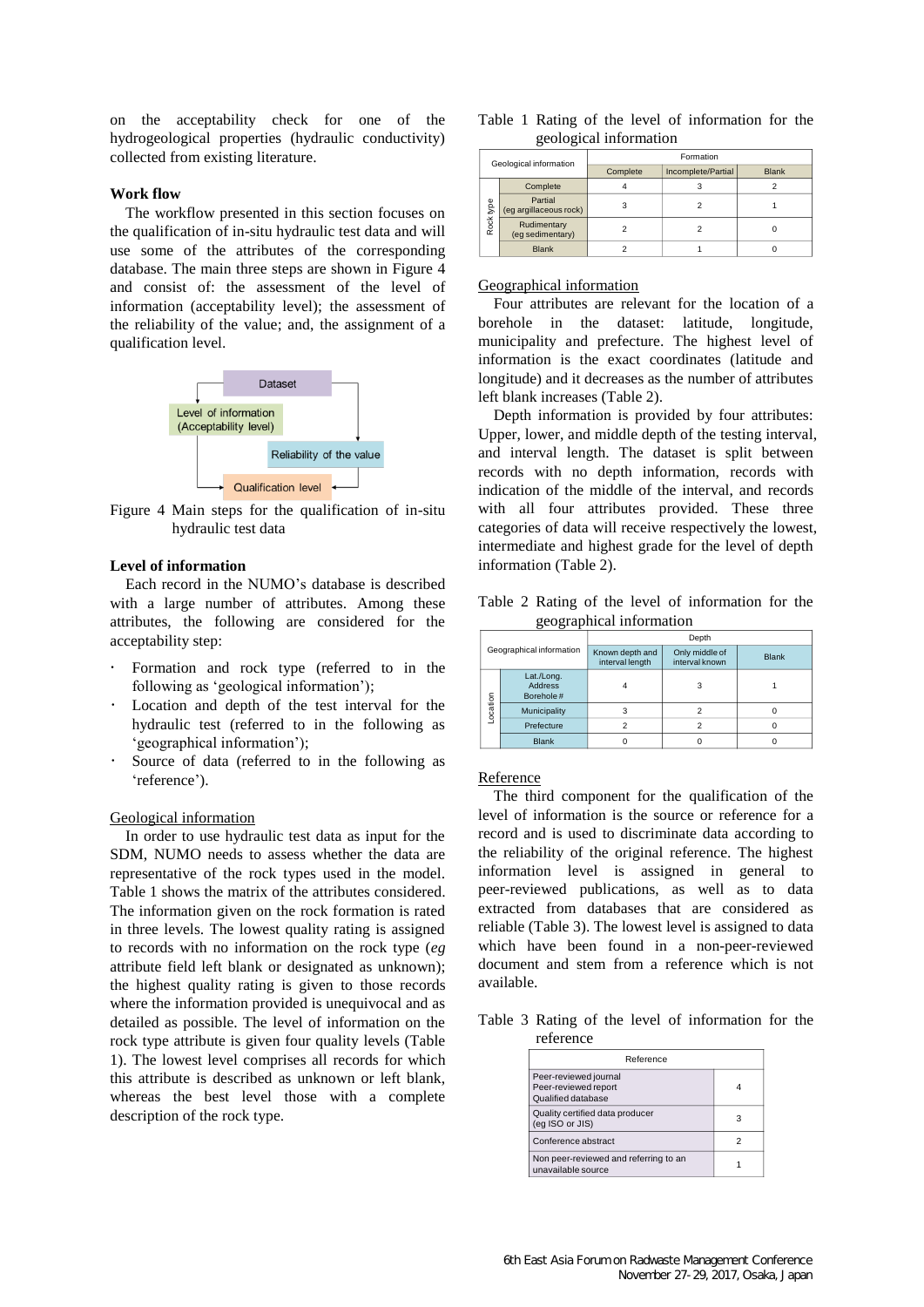The information level ratings defined above for the different categories of geological and location information are combined in rating matrices which provide on a scale from 0 (lowest) to 4 (highest) the level of information for these two groups of information (Tables 1 and 2). The sum of the matrix outputs for geological and geographical information feeds into Table 4 which determines, depending on the quality of the data source, the rating of the level of information.

| Level of<br>information |                | Sum of geological and geographical information |          |          |          |          |          |                |          |              |  |
|-------------------------|----------------|------------------------------------------------|----------|----------|----------|----------|----------|----------------|----------|--------------|--|
|                         |                | 8                                              | 7        | 6        | 5        | 4        | 3        | $\overline{2}$ | 1        | 0            |  |
|                         | 4              | $A_{AL}$                                       | $B_{AL}$ | $B_{AL}$ | $B_{AL}$ | $C_{AL}$ | $C_{AL}$ | $D_{AL}$       | $D_{AL}$ |              |  |
| Reference               | 3              | $A_{AL}$                                       | $B_{AL}$ | $B_{AL}$ | $C_{AL}$ | $C_{AL}$ | $C_{AL}$ | $D_{AI}$       | $D_{AL}$ |              |  |
|                         | $\overline{2}$ | $B_{AL}$                                       | $B_{AL}$ | $B_{AL}$ | $C_{AL}$ | $C_{AL}$ | $D_{AL}$ | $D_{AL}$       | $D_{AL}$ | Disqualified |  |
|                         |                | $C_{AL}$                                       | $C_{AL}$ | $C_{AL}$ | $C_{AL}$ | $D_{AL}$ | $D_{AL}$ | $D_{AL}$       | $D_{AL}$ |              |  |

Table 4 Rating of the level of information

#### **Reliability of the value**

The reliability of the value is evaluated mainly on the test method and the interpretation method used. Note that a record can include information on both attributes, only on one and in some cases on neither. The workflow discussed below considers all these possibilities. A four-level qualification is also used for the two attributes, as discussed in this section.

A two-step procedure was followed to estimate the reliability level of a documented value. The first step aimed at grouping the methods registered in the database to a much smaller number of types of methods keeping in mind the ultimate use of the data values, namely the derivation of parameters for SDM. Thus, the categories used were chosen to represent, to the degree possible, the standard type of field tests and interpretation methods used in site characterisation in the context of SDM development. The second step was to assign the rating of hydraulic testing method between 4 (highest) and 1 (lowest) to each of the categories. A similar approach, *ie* grouping the methods, in categories, was also followed for the interpretation methods.

The sum of the ratings of the test method and of the interpretation is used to define the reliability level (Table 5) in four levels between  $A_R$  (highest) and  $D_R$ (lowest).

Table 5 Rating of the reliability of the value

| Sum of rating of test and interpretation method |  |  |  |  |  |  |  |
|-------------------------------------------------|--|--|--|--|--|--|--|
|                                                 |  |  |  |  |  |  |  |
|                                                 |  |  |  |  |  |  |  |

Figure 5 shows the complete workflow that allows determining the reliability level of the hydraulic test result. The workflow has two distinct branches, depending on whether there exists information on the

two attributes. All data that have not been disqualified in the workflow for the level of information start the workflow at the top. The first step is to determine if the test method and/or interpretation attribute are provided in the dataset, for hydraulic conductivity.



Figure 5 Workflow for the reliability of the value

If either or both are provided, a reliability level can be assigned, as described in Table 5. The procedure can be stopped at this stage with a preliminary reliability level. This would be useful for a first screening of the data, selecting only the data points with a reliable testing method. It is, however, possible to continue the procedure to potentially increase the level of reliability for tests that were rated  $B_R$ ,  $C_R$  or  $D_R$  at the first step. The second test considers the trustworthiness of the source or the producer of the data. Finally, if raw data are available, a new interpretation can potentially be performed.

For data where no method is specified, the only resource is to consider the data provenance and the value itself (workflow to the right on Figure 5). The quality of the data provenance is the same as that used for a known method, but the maximum level obtained with this method will be  $B_R$ .

#### **Qualification of a record**

Both the level of information and the reliability of the value ratings are combined to provide the final qualification level of the data. The qualification levels, on a scale from A (highest) to D (lowest), are shown in Table 6, and their relative definitions in Table 7.

Table 6 Qualification level based on the rating of the level of information and the reliability of the

|                             | value                     |                            |          |          |              |   |  |  |
|-----------------------------|---------------------------|----------------------------|----------|----------|--------------|---|--|--|
| Qualification<br>level      |                           | Level of information       |          |          |              |   |  |  |
|                             |                           | $\mathsf{A}_{\mathsf{AL}}$ | $B_{AL}$ | $C_{AL}$ | $D_{\rm AL}$ |   |  |  |
|                             |                           |                            |          |          |              |   |  |  |
|                             | $A_{\mathsf{R}}$          |                            | Α        | А        | в            | R |  |  |
|                             | $\mathsf{B}_{\mathsf{R}}$ |                            | А        | в        | B            | C |  |  |
| Reliability of<br>the value | $\mathtt{C_{R}}$          |                            | B        | в        | C            | C |  |  |
|                             | <b>V<sub>R</sub></b>      |                            | B        |          |              |   |  |  |